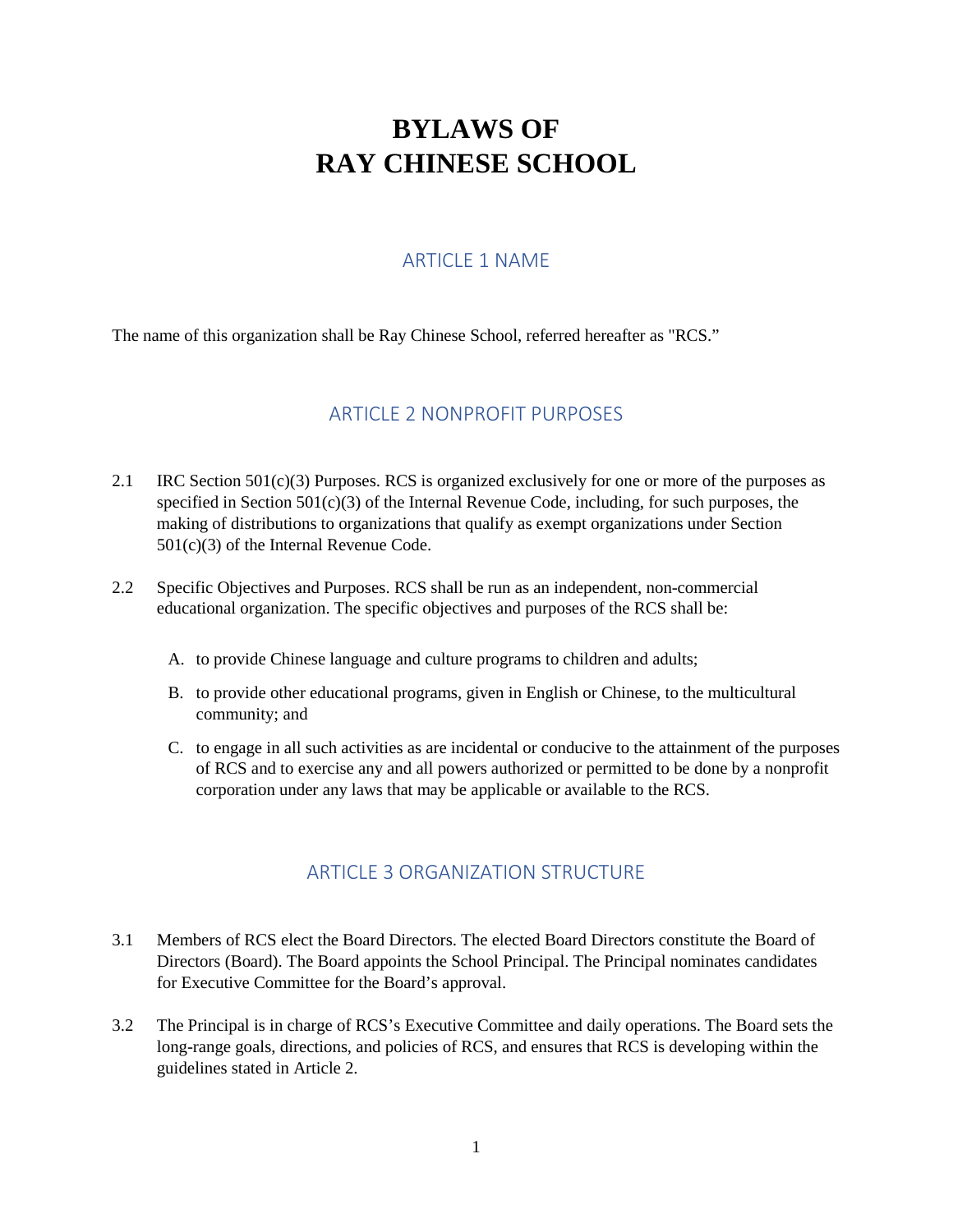3.3 RCS's Parent Teacher Association (PTA) is a voluntary organization and is affiliated with RCS. The PTA shall be governed by its own operation charter to promote close cooperation, understanding and communication between the school and the homes. The PTA shall obtain the RCS Board's approval before using RCS's name to engage in any activities that involve Non-general Members of RCS.

#### ARTICLE 4 MEMBERS

- 4.1 Rights of Members. RCS shall have the following classes of Members:
	- A. General Members. Each adult student (for the purpose of these Bylaws, adulthood of a person means 18 years and elder), or adult parent or legal guardian of each non-adult student who has been accepted into a program offered at RCS in good standing, and whose dues, fees and assessments are fully paid and current shall be deemed a General Member; and the Principal and each Officer of the Executive Committee and the teaching staff of RCS whose children are not students of RCS shall be General Members. General Members have two classes: Voting Members and Non-voting Members.
		- (i) Voting Members. Voting Members are entitled to participate and vote on proposals submitted for Members' approval or resolutions according to these Bylaws falling within the authority of Members of RCS (such rights of the Voting Members are referred to "Voting Rights" hereunder).

Each adult student who is enrolled in a core Chinese class program in good standing, or one (1) and only one parent or legal guardian of a non-adult student or students from the same household who are enrolled in a core Chinese class program and whose dues, fees and assessments are fully paid and current shall be deemed a Voting Member; and each member of the teaching staff of RCS who does not have a child enrolled in a core Chinese class program of RCS shall be a Voting Member.

(ii) Non-voting Members. Non-voting Members have no Voting Rights. All General Members who are not Voting Members are Non-voting Members.

During each semester, the Principal of the RCS shall tally and report to the Board the numbers of eligible Voting Members and Non-voting Members for the semester and provide each member's contact information, such as mailing address, email address and phone number, to the Board Secretary for record keeping. All core Chinese class programs are defined by the Executive Committee and shall be clearly identified at student registration.

B. Honorary Members. The Board may, in its sole and exclusive discretion, grant a permanent Honorary Membership to any person who is not a General Member, but who has made significant contribution to RCS, or whose membership in RCS would confer an extraordinary benefit to RCS. Honorary Members have no Voting Rights.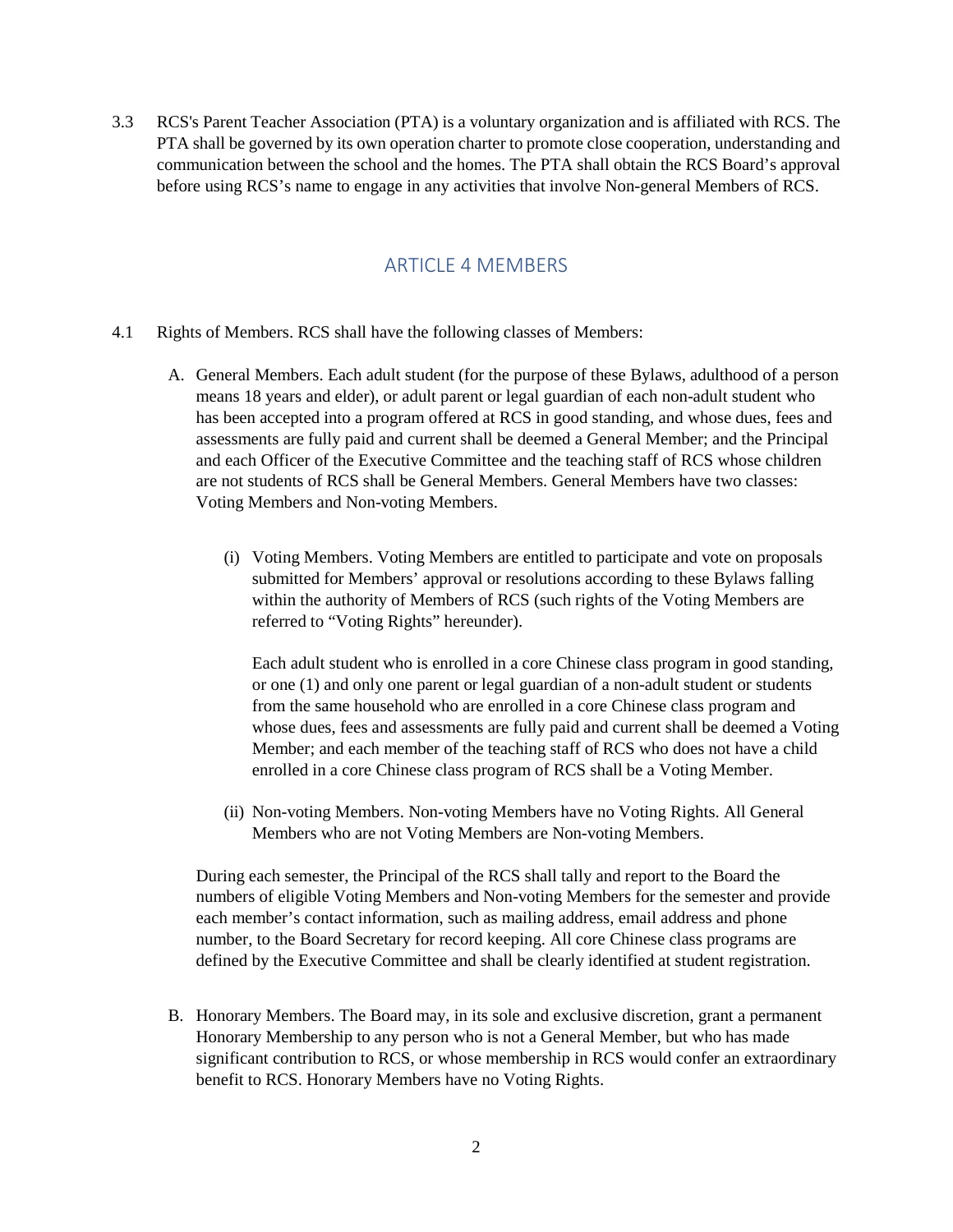- 4.2 Qualifications of Members. All Members shall be adults. Membership shall not otherwise be restricted by race, color, creed, religion, national origin, gender, sexual orientation, marital status, or disability.
- 4.3 Limitation on Voting Rights. There shall be no more than one vote from each household.
- 4.4 Prohibition of Transfer. Any transfer of membership or Member rights is prohibited and invalid, null and void.

#### ARTICLE 5 MEETINGS OF GENERAL MEMBERS

- 5.1 Annual General Meetings of Members (AGMM). AGMM shall be held each year as determined by the Board. Matters to be discussed in an AGMM may include without limitation: reviewing school operations and annual budget, discussing short- and long-term development plans, and discussing other specific topics decided by the Board.
- 5.2 Special General Meetings of Members (SGMM, together with AGMM, General Meeting of Members, or "GMM"). SGMM can be called on for specific topic or topics by the Chair of the Board at the request of a majority of Directors, or upon written requests from no fewer than ten percent (10%) of Voting Members in which case the SGMM shall be held in 30 days in a semester. These topics may include appointment or removal of Board Director(s), amendment or adoption of the Bylaws, and such other topics that the Board deems as important to be discussed by General Members.
- 5.3 Notice of General Meetings of Members (GMM). Notice stating the location, date and time of the meeting and, in the case of a special meeting, the agenda for which the meeting is called, shall be delivered no less than ten (10) nor more than fifty (50) days before the date of the meeting, through regular mail or by email or other means determined by the Board, by or at the direction of the Chair of the Board, or his/her designee, to each General Member.
- 5.4 Quorum for GMM. A GMM is duly constituted if, at the commencement of the meeting, there are present in person, through their authorized representative or by proxy at least thirty percent (30%) of all the Voting Members entitled to vote.
- 5.5 Conduct of Meetings. Meetings of Members shall be presided over by the Chair of the Board or his/her designee, or if the meeting is called to take action against the Chair of the Board or any Board Director(s), by RCS Principal.
- 5.6 Action by Written Ballot. Any action which may be taken at any GMM may be taken without a meeting if RCS distributes a written ballot to each Voting Member on the matter at least five days before the effective date of such action. The ballot shall:
	- A. Set forth the proposed action or actions;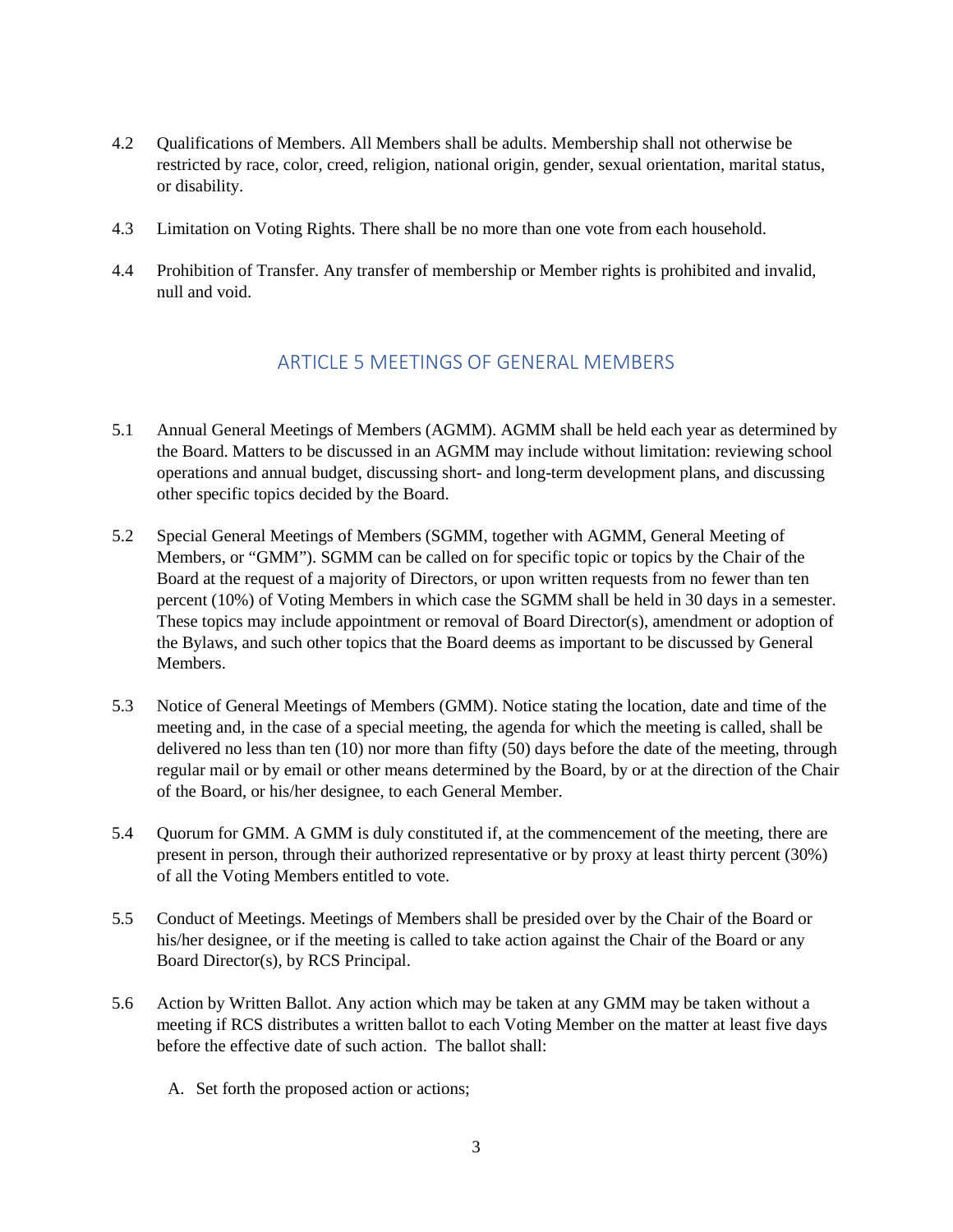- B. Provide an opportunity to specify approval or disapproval of each proposal;
- C. Specify the date by which the ballot must be received by RCS in order to be counted. The date shall be set to allow the voting to remain open for at least five days from the date the ballot is delivered to afford Voting Members a reasonable time within which to return the ballots to the RCS; and
- D. Be mailed, emailed, or delivered in the manner required for giving notice of GMM as specified in the Bylaws.

Approval of action by written ballot shall be valid only when consented to and reverted by at least a simple majority of Quorum.

# ARTICLE 6 BOARD OF DIRECTORS

- 6.1 Powers of the Board. Although the ultimate powers of RCS lie in the hands of the Members, the control of the operation and properties of RCS shall be vested in the Board. The Board's duties shall include without limitation:
	- A. ensuring that RCS has continuous, healthy, and consistent operation and growth;
	- B. developing and adopting RCS's policies and development plans;
	- C. reviewing and proposing the amendments to the Bylaws as deemed necessary from time to time
	- D. interpreting the Bylaws wherever ambiguous;
	- E. recruiting, appointing, discharging, evaluating the performance of and setting the compensation of RCS Principal;
	- F. reviewing and approving RCS's budget;
	- G. disapproving a budget that proposes more than 5% deficit;
	- H. reviewing and approving substantial spending that was not budgeted during a year; and
	- I. inspecting books and records.
- 6.2 Number, Tenure, and Qualifications. The Board of Directors shall consist of no less than nine (9) but no more than eleven (11) Directors. In the event of vacancies of the Board or new appointment of Board Directors, new Directors shall be elected at the next Annual Board Election ("ABE" as defined below) which can take place no more than once a year. Directors shall be Voting Members of RCS. Directors elected at the ABE shall hold office for a term of three (3) years. The terms of Directors shall be staggered to minimize a situation where more than four (4) Directors' terms expire simultaneously in any one calendar year. Each Director may serve no more than two (2) consecutive terms excluding the temporary terms described in 6.9.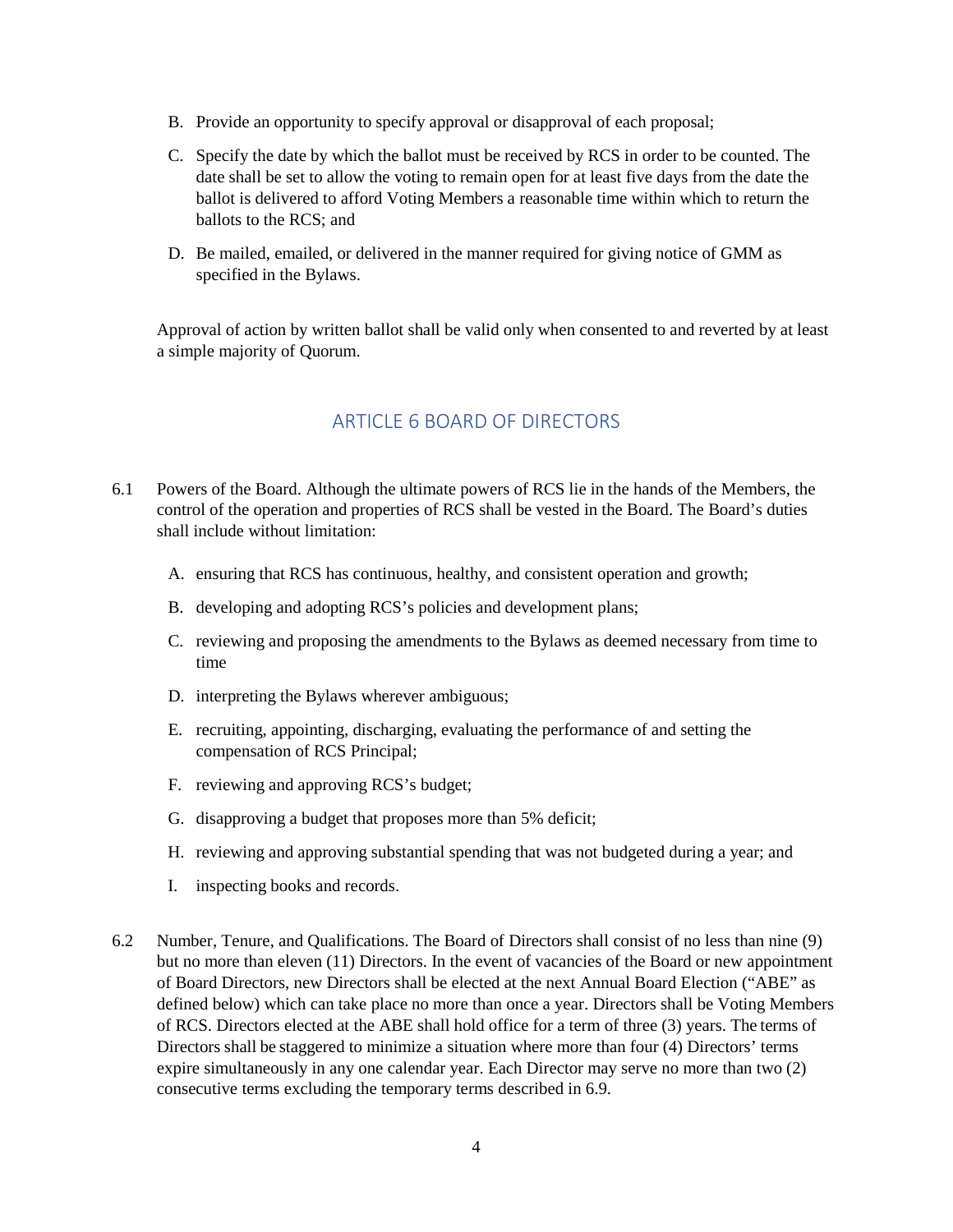- 6.3 Election. ABE shall be held in a semester of a year. Each Voting Member shall cast one vote, with voting being by ballot only. The Chair of the Board shall announce opening of the Board positions at least 30 days before the election day. A Committee on Nominations and Elections (CNE) shall be formed immediately following the announcement. The CNE is independent from the Board and has the highest authority in the Election. This committee shall prepare the list of candidates for the open position(s). The election shall be conducted by using secret ballots and under the supervision of the CNE. All ballots must be returned during the election assembly. The CNE shall count the ballots and report the results immediately. The candidates, up to the number of available vacancies, who receive the highest number of votes, shall be elected. All newly-elected Directors shall take office on January 1st.
- 6.4 Board Meetings. Regular Board meetings shall be held monthly during a semester. In addition, the Board may hold additional meetings or work sessions for specific purposes. All minutes (except personal, confidential information) of the regular Board Meetings shall be made available for review and inspection by General Members for any proper purpose at any reasonable time within two (2) weeks after the Board's approval. All regular Board Meetings shall be open to the General Members. The Board may exclude from regular Board Meetings certain matters, which are deemed by the Board as confidential upon motion by any two Directors to request to determine whether such matters are confidential, and discuss such confidential matter(s) in a meeting open to only related Members.
- 6.5 Election of Board Officers. The Board of Directors shall elect among the Directors its officers including Chair and Secretary, at its first regular meeting following the ABE. Only the incumbent Directors have voting rights in electing the Board officers. Each of these officers shall have a term of one (1) year. The duties and powers of the officers are set forth as follows:
	- A. Board Chair--The Chair shall preside over RCS Board Meetings and GMM, and convene Board Meetings. Besides, the Chair shall have such other duties or powers as set forth otherwise by the Bylaws.
	- B. Board Secretary -- The Secretary shall prepare and maintain minutes for all RCS Board and GMM. Minutes shall be sent to the Board for review within one (1) week following such meetings.
- 6.6 Quorum. A Board Meeting is duly constituted if, at the commencement of the meeting, there is a simple majority of the incumbent Directors present. In the event of no quorum, the meeting shall be reconvened at an alternate time when quorum can be met. The resolutions can be passed by a majority of the Directors present at a duly constituted Board meeting, unless otherwise provided by laws or by the Bylaws.
- 6.7 Removal. Any Directors can be removed by a majority of not less than two-thirds of such Voting Members, being entitled to do so, voting in person or by proxy at a duly constituted GMM. The voting right of a Director in Board Meetings shall not be compromised or removed unless otherwise stated in Article 6.11.
- 6.8 Resignations. A Board Director may resign at any time by submitting written notice. The Chair of the Board or his/her designee shall issue a written notice to any Director who has cumulatively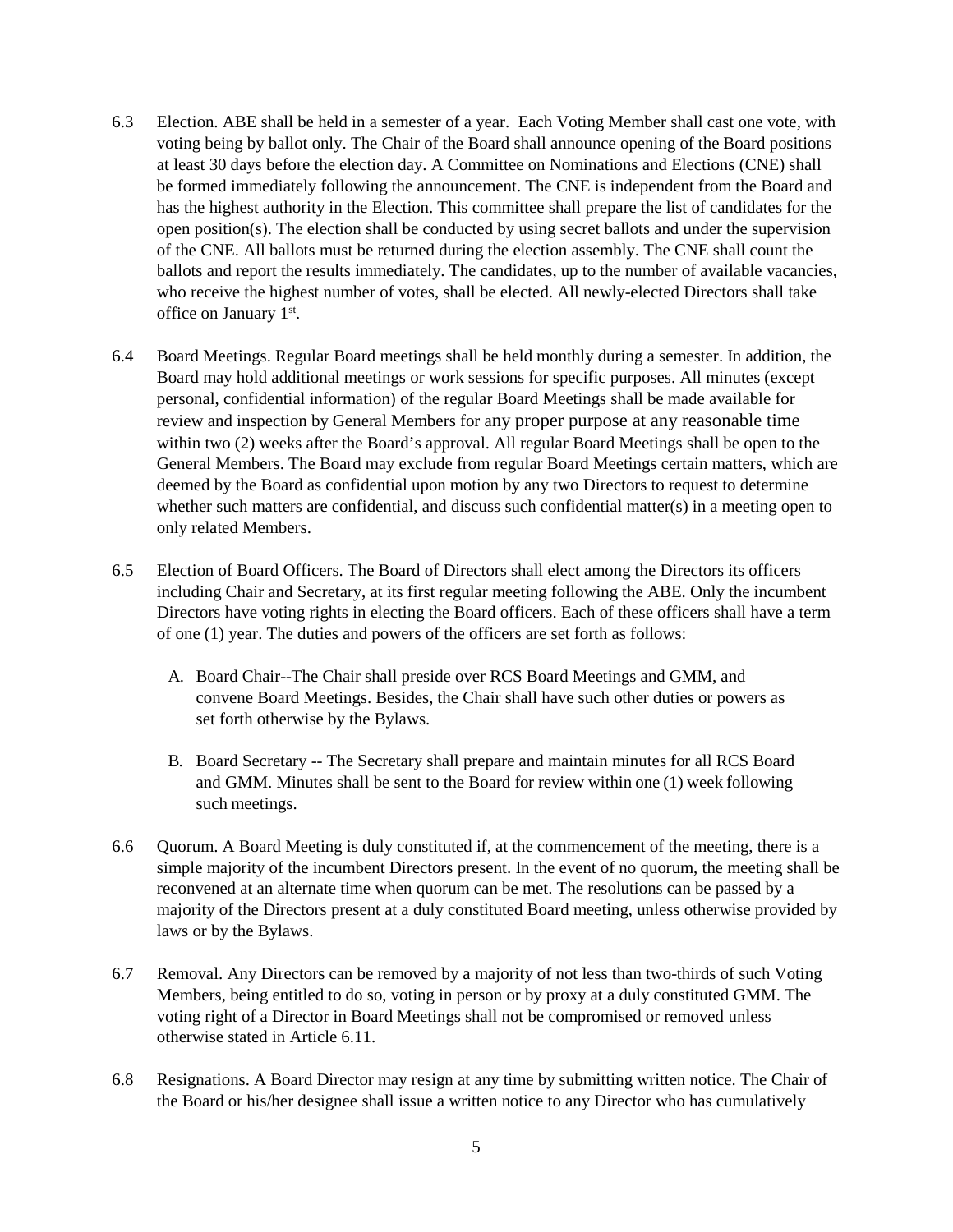missed four (4) regular board meetings in any twelve-month period or two consecutive regular board meetings without submitting good cause prior to the meetings. If after the warning, the absence continues at the following meeting, the Director in question will be considered as having resigned voluntarily.

- 6.9 Vacancies. Board vacancies may result from removal, resignation, or disqualification. If a vacancy occurs three months or longer prior to the next ABE, the Board shall take prompt action to fill the vacancy by nominating and voting to approve a temporary Board Director whose temporary term ends upon the next ABE.
- 6.10 Compensation. Directors shall serve without salary compensation, provided that they may, at the discretion of the Board, be allowed reasonable advancement or reimbursement of expenses incurred in the performance of their duties. If a Director accepts a paid position, including paid teaching position, in RCS, he or she shall be deemed to simultaneously resign from the Board.
- 6.11 Conflict of interest. No RCS Director or Officer of Executive Committee, including his or her spouse, may have an interest, financial or otherwise, direct or indirect, or engage in a business or transaction, or incur an obligation of any nature that conflicts with the proper discharge of his/her official duties. Such business or transaction may include, but is not limited to, obtaining or maintaining other paid position including teaching position; contract, sale, lease, purchase or grant made by, through, or under his/her supervision. During a voting procedure for any proposed subject, any Director, who has a conflict of interest in the proposed subject matter, shall refrain from voting.
- 6.12 Meetings by Telecommunication. The Board meetings can be held by telephone or other electronic means provided that all Directors participating in such meetings are able to hear each other at the same time.
- 6.13 Working Committee. The Board of Directors may designate a Working Committee or Committees, to conduct basic fact finding, work through specific issues and draft recommendations, or investigate new initiatives for Board consideration. Each committee shall consist of two (2) or more Board Directors. With Board approval, such a committee may also consist of persons other than Board Directors acting in an advisory capacity. The term of each Chairperson of the Committee shall be one year or until the election and qualification of his/her successor. Each committee may adopt rules for its own government not inconsistent with these Bylaws or with rules adopted by the Board of Directors.
- 6.14 Non-liability of Directors. The Directors and the Principal shall not be personally liable for the debts, liabilities, or other obligations of RCS.
- 6.15 Indemnification. Except to the claims and liabilities related to conflict of interest, the Directors and Officers of Executive Committee of RCS shall be indemnified by RCS to the fullest extent permissible under the laws of the state of Illinois against any and all other claims and liabilities to which he/she becomes subject by reason of serving or having served as a Director or Officer of Executive Committee of RCS, or by reason of any action alleged to have been taken, omitted, or neglected by him/her as a Director or Officer of Executive Committee of RCS. RCS shall, to the extent of its available funds, reimburse each such person for all expenses reasonably incurred in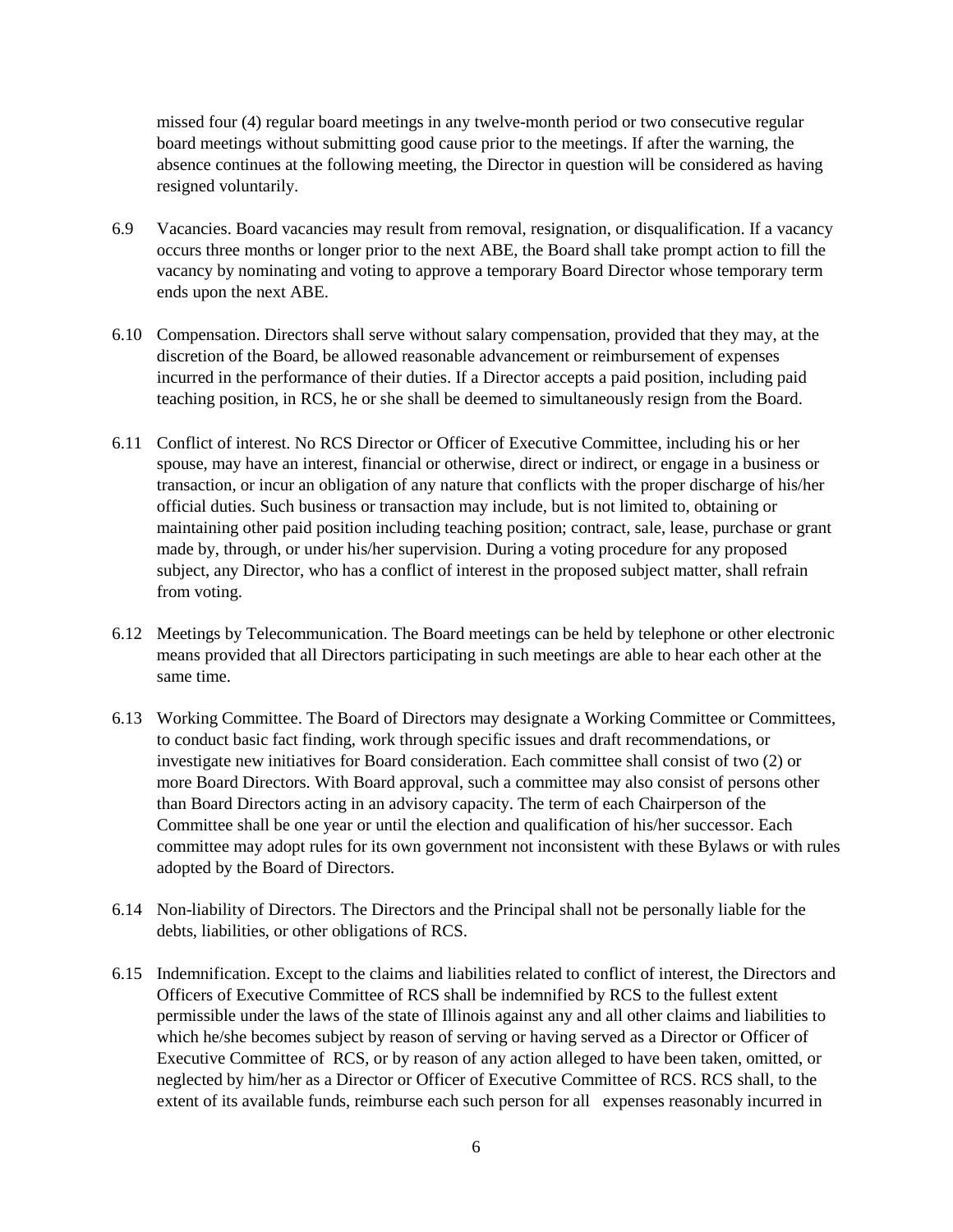connection with any such claim or liability, provided however, that no such person shall be indemnified against, or be reimbursed for any expense incurred by him/her in connection with any claim or liability arising out of his/her own willful misconduct or gross negligence. The right to indemnification contained herein shall not be exclusive of any rights to which any such Director or Officer of Executive Committee of RCS may otherwise be entitled by law.

6.16 Insurance for Corporate Agents. Except as may be otherwise provided by law, the Board may adopt a resolution authorizing the purchase and maintenance of insurance on behalf of any agent of RCS (including a Director, Officer, or other agent of the RCS) against liabilities asserted against or incurred by the agent in such capacity or arising out of the agent's status as such, whether or not the RCS would have the power to indemnify the agent against such liability under the Articles of Incorporation of RCS, these Bylaws or any applicable law.

### ARTICLE 7 EXECUTIVE COMMITTEE

- 7.1 General Power. The Executive Committee is responsible for managing RCS' routine business and educational activities. All the Officers in the Executive Committee shall perform the duties that are outlined in these Bylaws and that are additionally assigned by the Principal. All the Officers shall also deliver to their successors all official materials at least four (4) weeks before their terms end.
- 7.2 The Officers. The Officers of the Executive Committee shall be the Principal, two Vice Principals, and no less than three (3) Officers including a Treasurer. The Officers, once ratified by the Board, are General Members of RCS.
- 7.3 The Principal. The Principal shall be the legal representative of RCS. The Principal shall be the Chief Executive Officer for the day-to-day management of RCS and shall supervise and control all operation matters of RCS, including the administration and instructional services performed by RCS. In general, he/she shall perform all duties incident to the office of Principal and such other duties as set forth in the Principal's job descriptions prescribed by the Board of Directors. His/her duties shall include, but are not limited to:
	- A. recruiting, appointing, discharging, evaluating the performance of and setting the compensation of teachers and Officers other than himself/herself for the School;
	- B. preparing and presenting budget and financial statements for the Board's consideration and approval;
	- C. reporting school operations and spending in AGMM; and
	- D. attending opening Board meetings and being excused when she/he is the subject of the meeting.

The term of the Principal shall be two (2) years per the contract awarded by the Board. A Principal shall serve no more than two consecutive terms, and no more than six (6) years lifelong. If the incumbent wishes to serve a second term, he or she shall reapply and compete for the position. The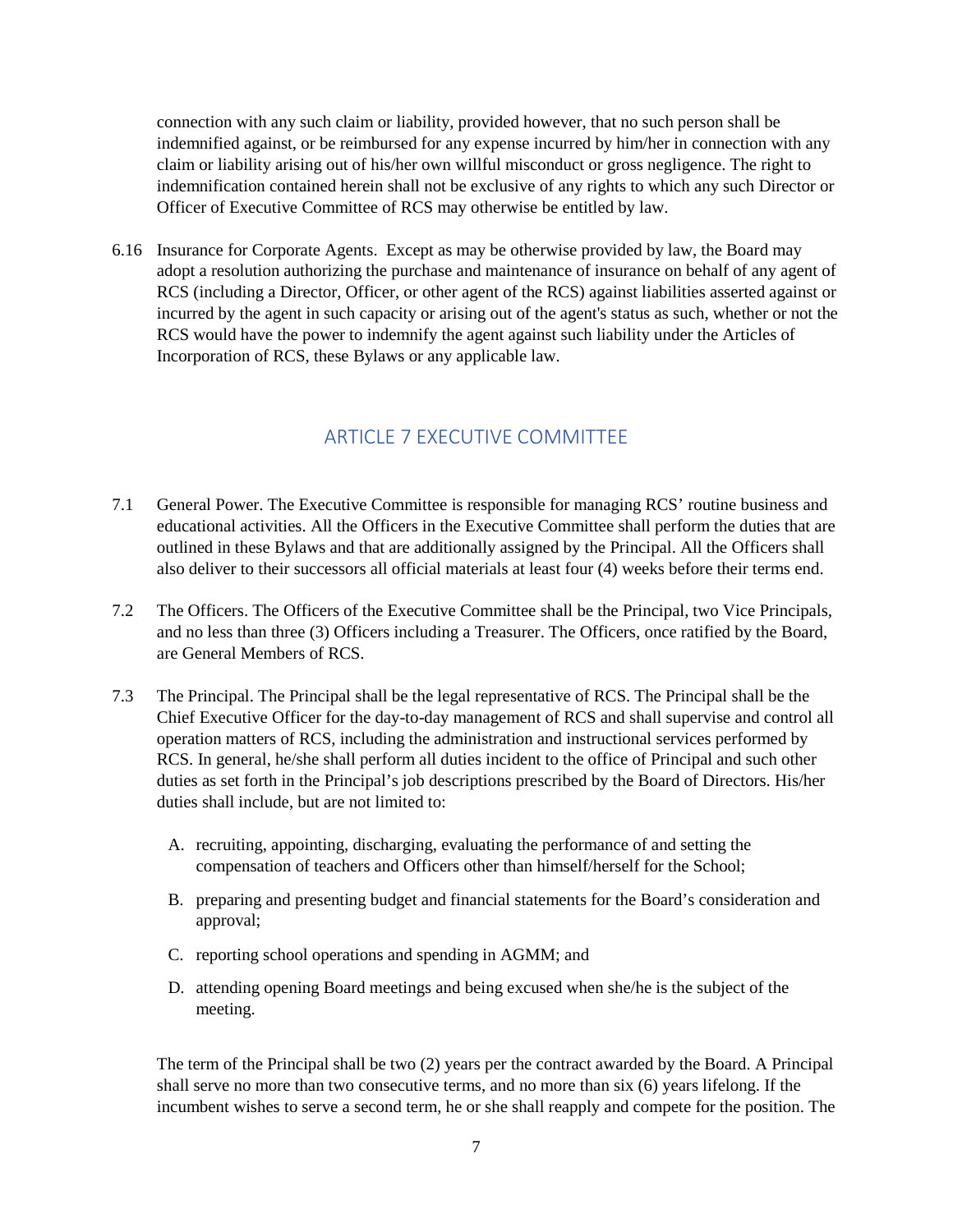candidates for Principal shall be a parent or legal guardian of a non-adult student or students from the same family who are enrolled in a core Chinese class program and whose dues, fees and assessments are fully paid and current. A principal shall not take any other paid position in RCS.

- 7.4 The Treasurer. The Treasurer shall have authority over and custody of and be responsible for all funds and securities of the Corporation; receive money and give receipts for money due and payable to the Corporation from any source whatsoever; deposit all such money in the name of the RCS in such banks, trust companies, or other depositories as shall be selected by the RCS; and in general, perform all duties incidental to the office of Treasurer and other duties as, from time to time, may be assigned to him/her by the Principal.
- 7.5 Appointment. The Principal of RCS shall be appointed by the Board. The candidates of other Officers of Executive Committee shall be General Members of RCS. They are nominated by the Principal and subject to ratification by the Board.
- 7.6 Resignations. An Officer of Executive Committee may resign by giving four (4) weeks advance written notice to the Principal. The Principal may resign to the Board in the manner described in the contract awarded by the Board.
- 7.7 Vacancies. A vacancy in any office because of death, resignation, removal, disqualification or otherwise, shall be filled by the appointing authority at its earliest possible time.
- 7.8 Salaries and compensation. The salaries of the Principal shall be determined by the Board based on performance, market competitiveness and financial conditions of RCS. The compensation of Officers shall be determined by the Principal based on performance, market competitiveness and financial conditions of RCS.
- 7.9 Bonding. If requested by the Board, any person entrusted with the handling of funds or valuable property of the RCS shall furnish, at the expense of the RCS, a fidelity bond, approved by the Board in such sum as the Board shall prescribe.

# ARTICLE 8 CONTRACTS, LOANS, CHECKS AND DEPOSITS

- 8.1 Contracts. Except as otherwise provided by law or by these Bylaws, the Principal may authorize any Officer or Officers, agent or agents, to enter any contract or execute and deliver any instrument in the name of and on behalf of RCS, and such authority may be general or confined to specific instances; and, unless so authorized, no Officer, agent or employee shall have the power to bind RCS for any purpose, except as may be necessary to enable RCS to carry on its normal and ordinary course of business.
- 8.2 Loans. No loans shall be contracted on behalf of RCS and no evidences of indebtedness shall be issued in RCS's name unless authorized by a resolution of the Board and approved by simple majority of Voting Members. Such authority may be general or confined to specific instances.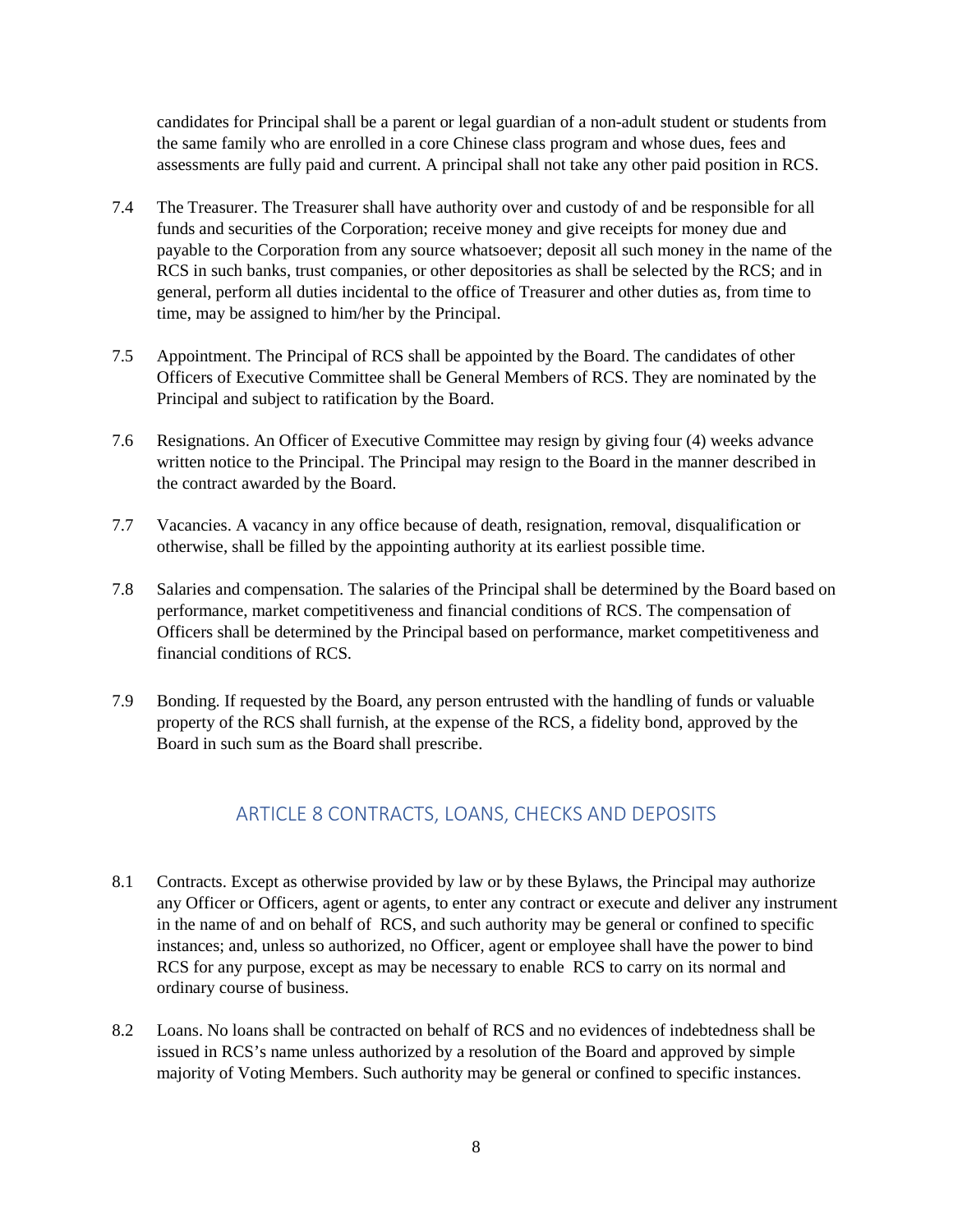- 8.3 Loans to Officers and Directors. No loans shall be made by RCS to its Officers or Directors.
- 8.4 Checks, Notes, Drafts, and Demands. All checks, drafts or other orders for the payment of money, notes or other evidences of indebtedness issued in the name of RCS shall be signed by the Principal and/or the Treasurer and/or designee(s) as determined by resolution during the Officer's meeting following RCS Accounting Policy.
- 8.5 Deposits. All funds of RCS not otherwise used shall be deposited to the credit of RCS in such banks as determined by the Principal and that are insured by either the FDIC or the SIPC.
- 8.6 Gifts. The Directors and Officers, when accepting gifts (contribution, bequest, or anything of economic value) on behalf of RCS, shall deposit the gifts to the appropriate RCS account within five (5) business days.

# ARTICLE 9 ORGANIZATION RECORDS AND REPORTS

- 9.1 Maintenance of Organization Records. RCS shall keep at its office:
	- A Minutes of all meetings of the Board and General Members;
	- B Adequate and correct books and records of account, including accounts of its properties and business transactions and accounts of its assets, liabilities, receipts, disbursements, gains and losses;
	- C A record of its educational outlines, faculty, student and membership rosters; and,
	- D A copy of RCS's Articles of Incorporation and Bylaws as amended to date, which shall be available for inspection by Members, at all reasonable times during office hours.
- 9.2 Directors' Inspection Rights. The Board shall have the absolute right at any reasonable time to inspect and copy all books, records and documents of every kind and to inspect the physical properties of RCS and shall have such other rights to inspect the books, records and properties of RCS as may be required under the Articles of Incorporation, other provisions of these Bylaws, and provisions of law.
- 9.3 Members' Inspection Rights. Each and every Voting Member shall have the following inspection rights:
	- A To obtain from the Secretary of the Board, upon written demand on, a list of the names and voting rights of those active Members entitled to vote.
	- B To inspect at any reasonable time the books, records, or minutes of proceedings of the Members or of the Board or committees of the Board, upon written demand on the Board, for the purpose that is justified by the Board.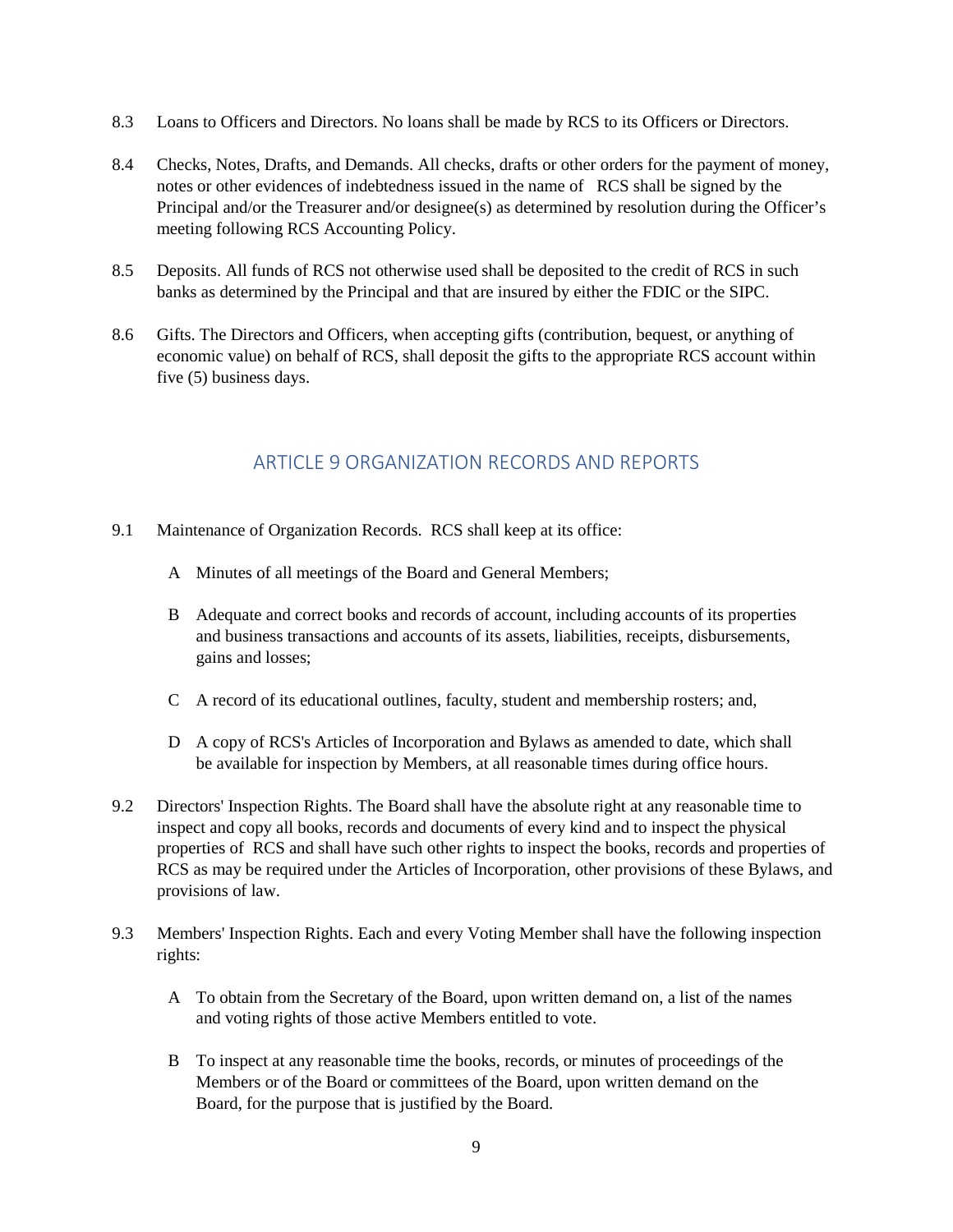9.4 Periodic Report. The Board shall cause any annual or periodic report required by law to be prepared and delivered to the relevant office of this state or to the Members of RCS, within the time limits set by law.

### ARTICLE 10 IRC 501(c)(3) TAX EXEMPTION RELATED PROVISIONS

- 10.1 Limitations on Activities. No substantial part of the activities of RCS shall be the carrying on of propaganda, or otherwise attempting to influence legislation (except as otherwise provided by Section 501(h) of the Code), and RCS shall not participate in, or intervene with (including the publishing or distribution of statements), any political campaign on behalf of, or in opposition to, any candidate for public office.
- 10.2 Prohibition Against Private Inurement. No part of the net earnings of RCS shall inure to the benefit of, or be distributable to, its Members, Directors or trustees, Officers, or other private persons, except that RCS shall be authorized and empowered to pay reasonable compensation for services rendered, to make payments and distributions in furtherance of the purposes of RCS.
- 10.3 Dissolution. The voluptuary dissolution must be ratified by more than three fourths of Board Directors, AND more than three fourths of all Voting Members.
- 10.4 Distribution of Assets. Upon the dissolution of RCS, its assets remaining after payment, or provision for payment, of all debts and liabilities of RCS shall be distributed to a Chinese School or Association in the United States for the purpose of promoting Chinese language and culture. Such distribution shall be made in accordance with all applicable provisions of the laws of the State of Illinois and the Code.
- 10.5 Private Foundation Requirements and Restrictions. In any taxable year in which RCS is a private foundation as described in Section 509(a) of the Code, RCS 1) shall distribute its income for said period at such time and manner as not to subject it to tax under Section 4942 of the Code; 2) shall not engage in any act of self-dealing as defined in Section 4941(d) of the Code; 3) shall not retain any excess business holdings as defined in Section 4943(c) of the Code; 4) shall not make any investments in such manner as to subject RCS to tax under Section 4944 of the Code; and 5) shall not make any taxable expenditures as defined in Section 4945(d) of the Code.

# ARTICLE 11 AMENDMENT OF BYLAWS

Except as may otherwise be required by law, these Bylaws, or any of them, may be altered, amended, or repealed and new Bylaws may be adopted by a two-thirds of non-anonymous votes of a quorum in a GMM. The meeting for such purpose can be in the form of teleconference or other forms decided by Board of Directors.